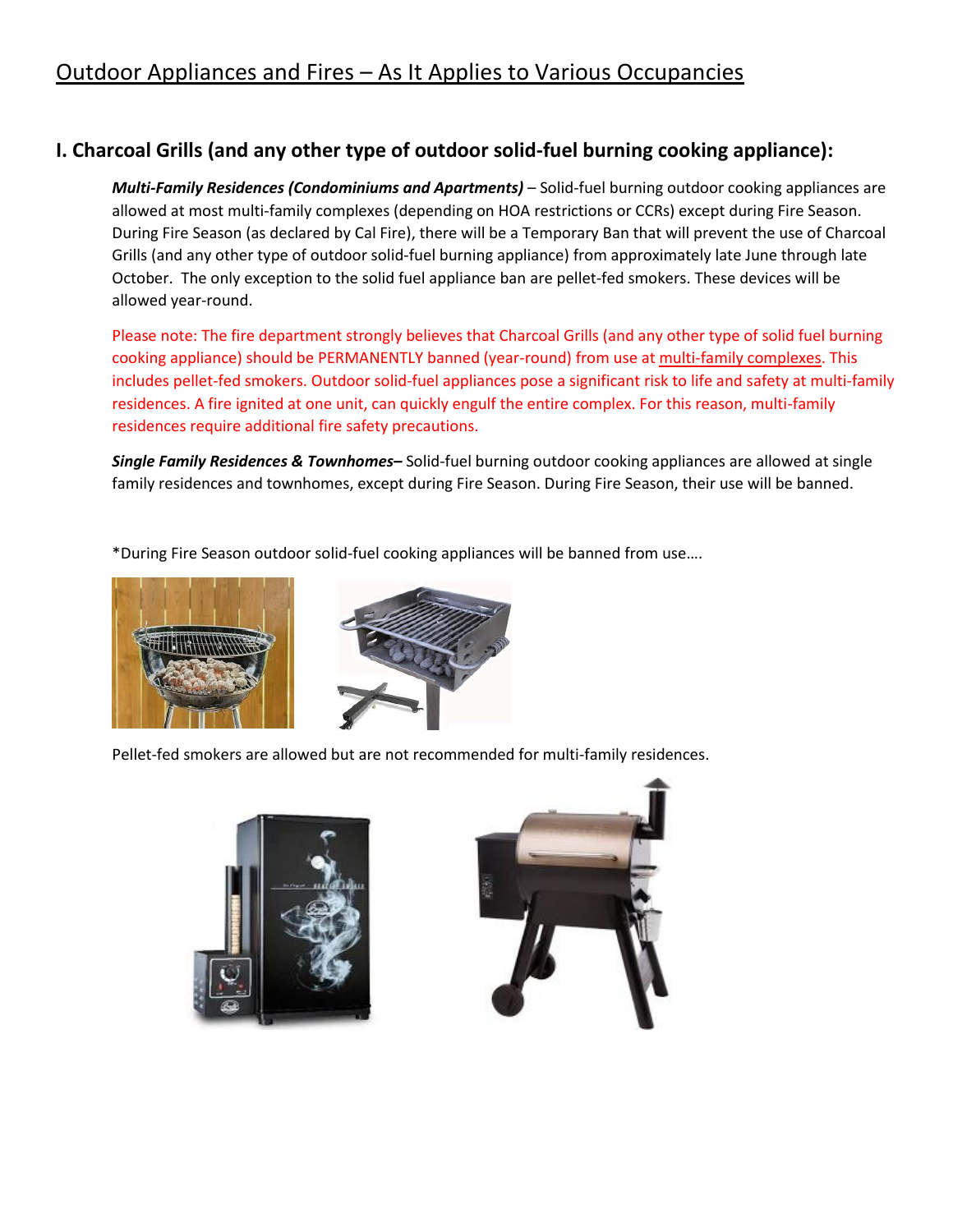### **II. Gas Grills**

*Multi-Family Residences (Condominiums and Apartments)* – Currently, gas grills are allowed year-round.

Please Note: Although propane gas grills are allowed at multi-family complexes, the fire department strongly believes that the *safest* grills are natural gas fueled. Natural gas grills are required to have 3-hour timers. The timers automatically shut off the grill if accidently left on.

*Single Family Residences & Townhomes –* Gas grills are allowed year-round at single family residences and townhomes.

\*Gas grills are allowed year-round including during Fire Season.



#### **III. Outdoor Fires**

*Multi-Family Residences (Condominiums and Apartments)* – The Northstar Community Services District (NCSD) does not restrict the types of outdoor fires that can be conducted at multi-family complexes except during Fire Season. During Fire Season, homeowners are banned from having any solid-fuel burning outdoor fires.

Please note: If the Associations are allowing their multi-family and townhomes complexes to have outdoor fires, the fire department strongly believes that all outdoor fires should be PERMANENTLY banned. Meaning: The Associations should PERMANENTLY BAN the use of mobile fire pits and cauldrons or permanently installed fire pits (regardless of the ignition/fuel options and if they burn solid fuel, fake logs, lava rocks, glass, etc…) yearround.

*Single Family Residences & Townhomes –* NCSD does not restrict the types of outdoor fires that can be conducted at single family residences and townhomes, except during Fire Season. During Fire Season, outdoor fires using solid-fuel are banned.

Fire pits that are fueled by natural gas are governed by NCSD ordinance 33-16. This ordinance requires natural gas fire pits to meet our Residential Fire Pit detail. These details are presented to the homeowner prior to the install or the construction permit issuance.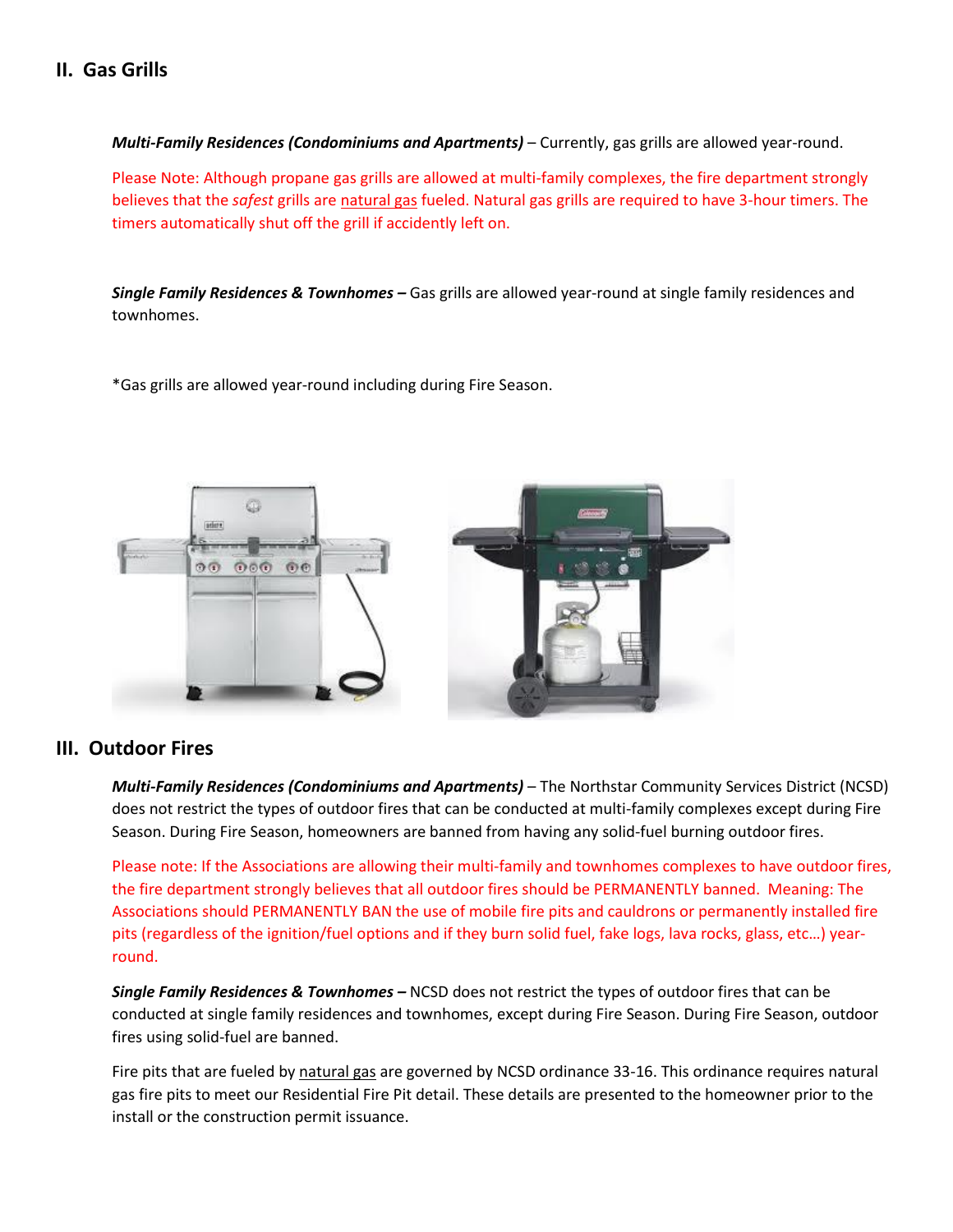Please note: The Fire Department does not recommend the Associations allow single-family residences and townhomes to have bonfires or campfires on barren land or inside steel fire rings or groupings of rocks. All such outdoor fires should be PERMANENTLY banned. The Fire Department strongly believes that all outdoor fires (outside of Fire Season if allowed by the Associations) should be conducted in appliances or professionally installed structures specifically designed for that purpose. Furthermore, we strongly recommend that all solid fuel burning outdoor fires have a ¼" or less mesh spark screen to filter embers out of the smoke. See examples below.

\*During Fire Season these outdoor solid-fuel types of fires are banned from use....









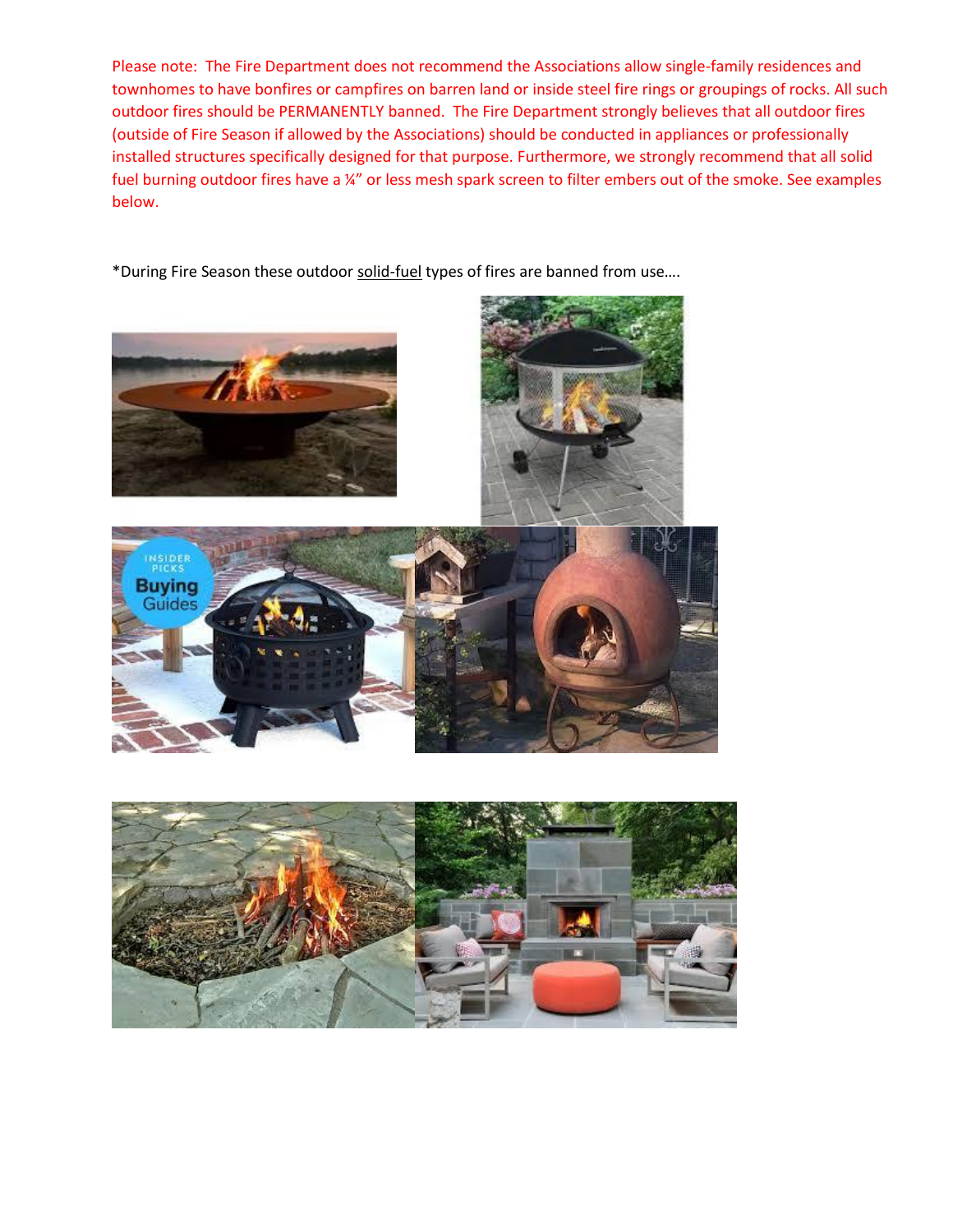

\*During Fire Season, propane or natural gas supplied fires that DO NOT burn solid fuel MAY STILL BE USED.....

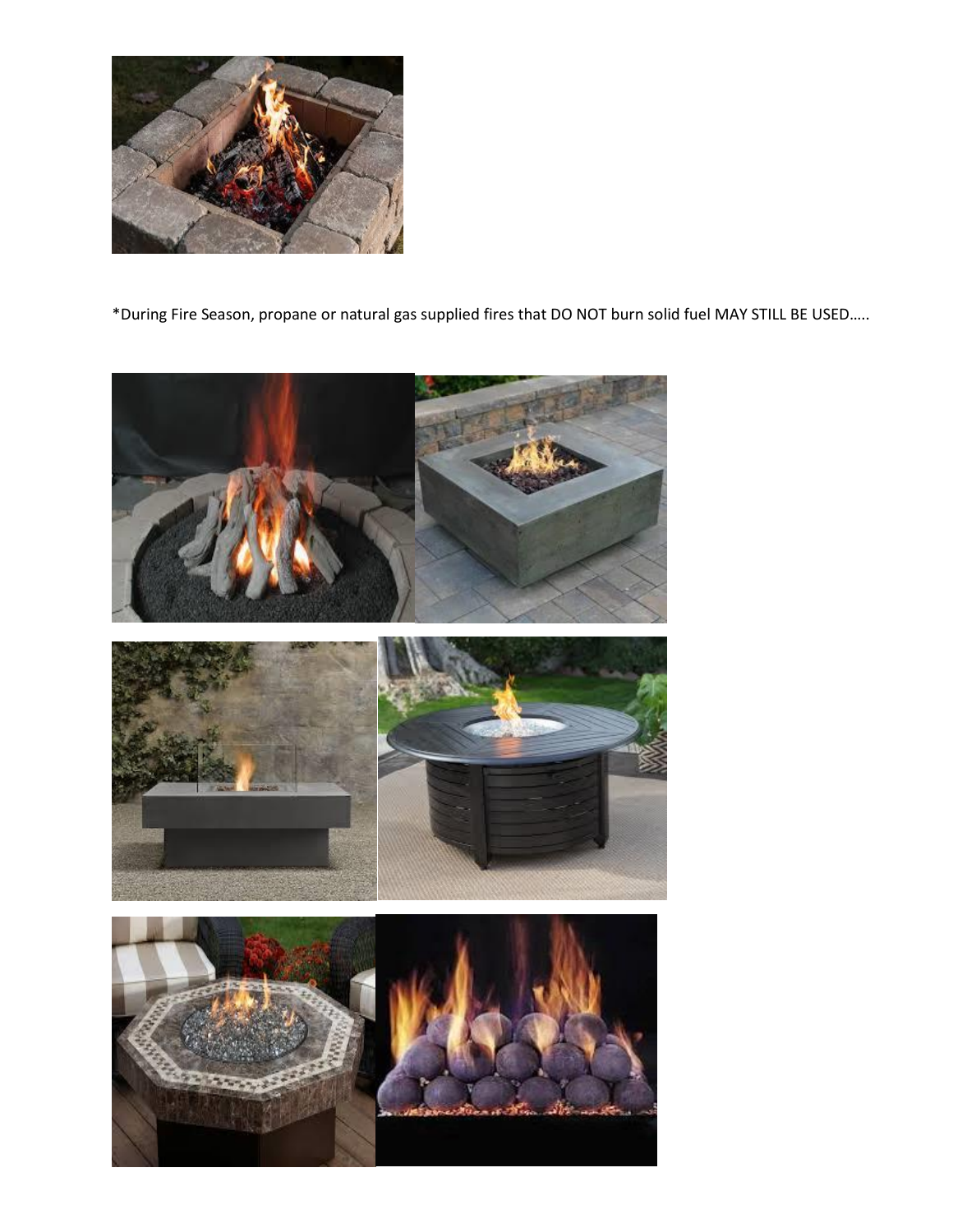#### **IV. Patio Heaters**

*Multi-Family Residences (Condominiums and Apartments)* – NCSD has no restrictions on the types of outdoor patio heaters that can be used at multi-family complexes.

Please note: If the Associations are allowing their multi-family complexes to have outdoor patio heaters, the fire department strongly believes that all patio heaters should be PERMANENTLY banned.

*Single Family Residences & Townhomes -* NCSD has no restrictions on the types of outdoor patio heaters that can be used. However, whenever a natural gas fueled patio heater is chosen, NCSD's ordinance requires a 3 hour timer be installed to shut off the heater if accidently left on.

Please note: If the Associations are allowing single family residences and townhomes to have outdoor patio heaters, the fire department strongly believes the safest patio heaters are those that have a "trip" device that shuts off the heater should it fall over onto the ground.

\*Gas fueled patio heaters are allowed year-round including during Fire Season